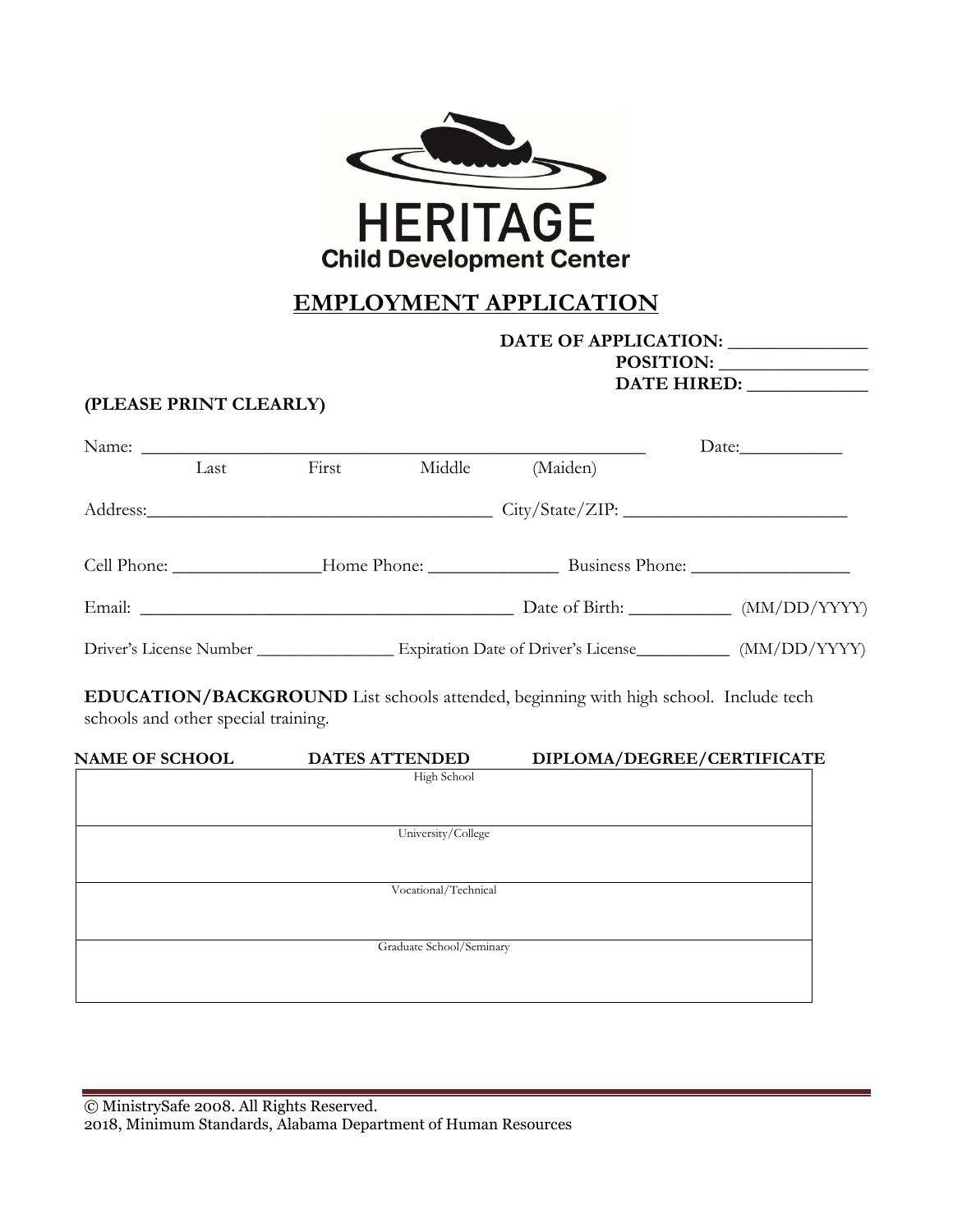**CHILD CARE TRAINING** List all courses, workshops, and conferences related to child development and early childhood education. Attach additional pages if necessary. Attach copies of certificates received.

| TITLE OF COURSE SPONSOR | <b>LOCATION</b> | <b>DATES</b> | <b>NUMBER OF HOURS</b> |
|-------------------------|-----------------|--------------|------------------------|
|                         |                 |              |                        |
|                         |                 |              |                        |
|                         |                 |              |                        |
|                         |                 |              |                        |
|                         |                 |              |                        |
|                         |                 |              |                        |
|                         |                 |              |                        |
|                         |                 |              |                        |

### **PREVIOUS EMPLOYMENT/VOLUNTEER EXPERIENCE**

Please complete this section for each of your employers and/or volunteer experiences starting with your current employer and working backwards.

| Employer                  |                                                |
|---------------------------|------------------------------------------------|
|                           | $\Box$ Full Time $\Box$ Part-time from:<br>to: |
| Address                   | Position                                       |
|                           |                                                |
| Phone                     | Responsibilities                               |
|                           |                                                |
| Supervisor                |                                                |
|                           |                                                |
| <b>Reason for leaving</b> |                                                |
|                           |                                                |

| Employer                  | $\Box$ Full Time $\Box$ Part-time from:<br>to: |
|---------------------------|------------------------------------------------|
| Address                   | Position                                       |
| Phone                     | Responsibilities                               |
| Supervisor                |                                                |
| <b>Reason for leaving</b> |                                                |

| Employer                  | $\Box$ Full Time $\Box$ Part-time from:<br>to: |
|---------------------------|------------------------------------------------|
| Address                   | Position                                       |
| Phone                     | Responsibilities                               |
| Supervisor                |                                                |
| <b>Reason for leaving</b> |                                                |

| © MinistrySafe 2008. All Rights Reserved.                      |
|----------------------------------------------------------------|
| 2018, Minimum Standards, Alabama Department of Human Resources |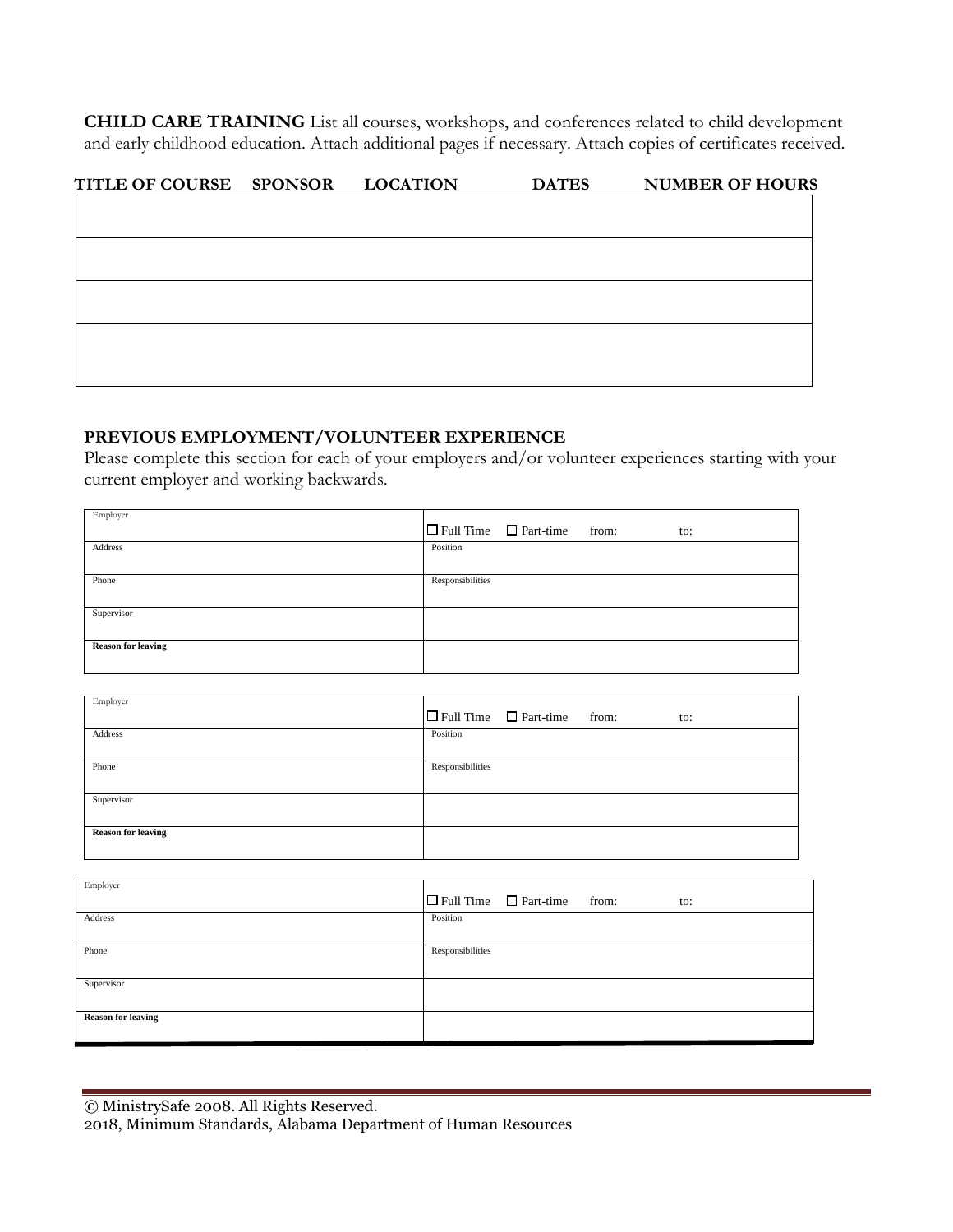| Employer                  | $\Box$ Full Time $\Box$ Part-time from:<br>to: |
|---------------------------|------------------------------------------------|
| Address                   | Position                                       |
| Phone                     | Responsibilities                               |
| Supervisor                |                                                |
| <b>Reason for leaving</b> |                                                |

Within the past three years, what job or volunteer responsibilities have given you the most personal satisfaction and why?

## **PERSONAL:**

Addresses in past seven years:

| $\rightarrow$ |
|---------------|
|               |
| $\rightarrow$ |
|               |

\_\_\_\_\_\_\_\_\_\_\_\_\_\_\_\_\_\_\_\_\_\_\_\_\_\_\_\_\_\_\_\_\_\_\_\_\_\_\_\_\_\_\_\_\_\_\_\_\_\_\_\_\_\_\_\_\_\_\_\_\_\_\_\_\_\_\_\_\_\_\_\_\_\_\_\_\_\_\_\_\_\_\_\_

\_\_\_\_\_\_\_\_\_\_\_\_\_\_\_\_\_\_\_\_\_\_\_\_\_\_\_\_\_\_\_\_\_\_\_\_\_\_\_\_\_\_\_\_\_\_\_\_\_\_\_\_\_\_\_\_\_\_\_\_\_\_\_\_\_\_\_\_\_\_\_\_\_\_\_\_\_\_\_\_\_\_\_\_ \_\_\_\_\_\_\_\_\_\_\_\_\_\_\_\_\_\_\_\_\_\_\_\_\_\_\_\_\_\_\_\_\_\_\_\_\_\_\_\_\_\_\_\_\_\_\_\_\_\_\_\_\_\_\_\_\_\_\_\_\_\_\_\_\_\_\_\_\_\_\_\_\_\_\_\_\_\_\_\_\_\_\_\_ \_\_\_\_\_\_\_\_\_\_\_\_\_\_\_\_\_\_\_\_\_\_\_\_\_\_\_\_\_\_\_\_\_\_\_\_\_\_\_\_\_\_\_\_\_\_\_\_\_\_\_\_\_\_\_\_\_\_\_\_\_\_\_\_\_\_\_\_\_\_\_\_\_\_\_\_\_\_\_\_\_\_\_\_

Other names by which you have been known (Nicknames, maiden names, aliases):

| <b>CHILDREN</b><br>Name | Age | Gender | Grade | School |
|-------------------------|-----|--------|-------|--------|
|                         |     |        |       |        |
|                         |     |        |       |        |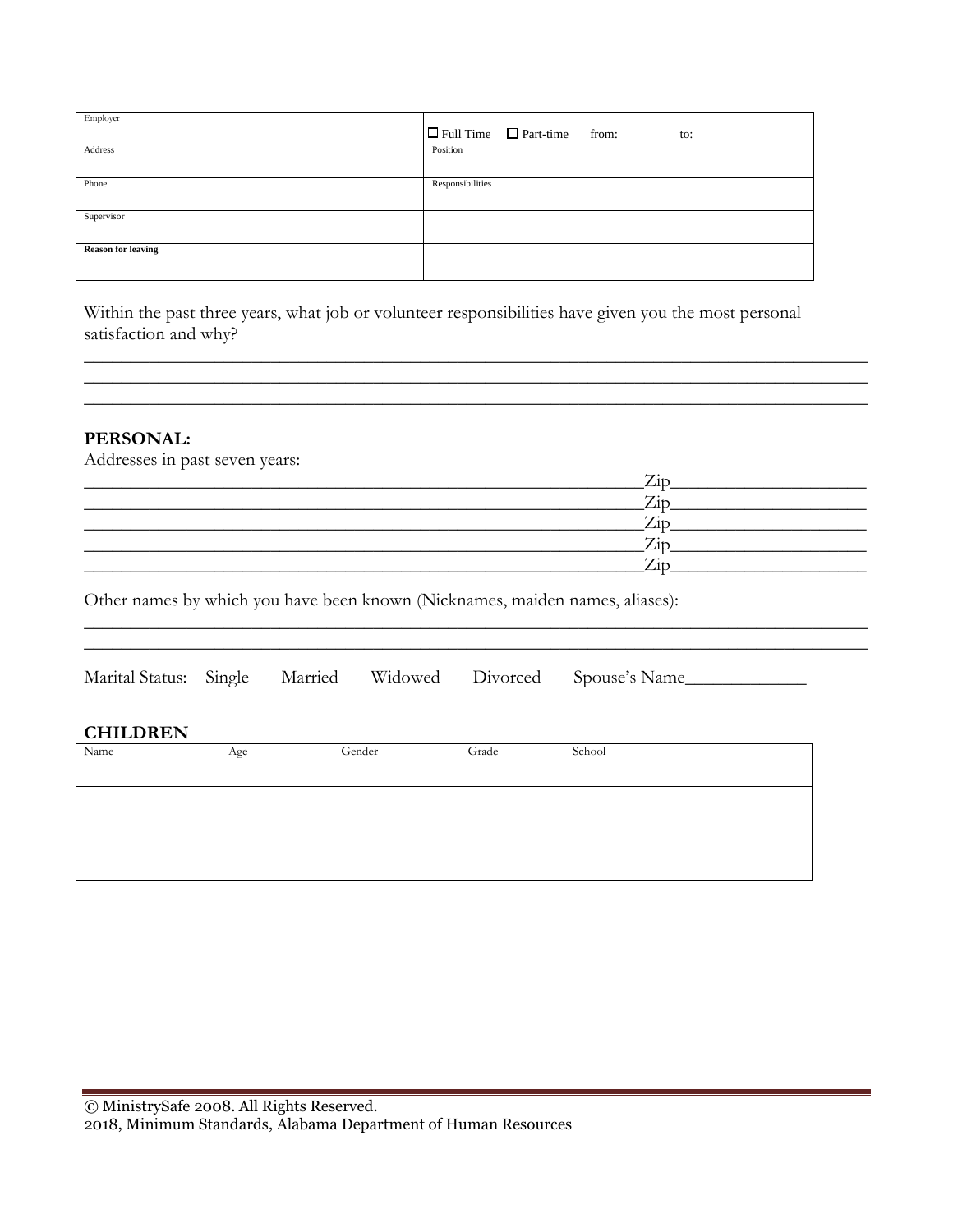#### **REFERENCES** (Please include complete address, city, state, zip code)

**\* List at least three persons who are not related to you by blood, marriage, or adoption to be considered as references. At least one must be a former employer. At least one must be a person of the opposite sex**.

| <b>FORMER EMPLOYER</b> |       |         |       |       |  |
|------------------------|-------|---------|-------|-------|--|
| Name                   |       | Address |       |       |  |
| City                   | State | Zip     | Email | Phone |  |
|                        |       |         |       |       |  |
| Name                   |       | Address |       |       |  |
| City                   | State | Zip     | Email | Phone |  |
|                        |       |         |       |       |  |
| Name                   |       | Address |       |       |  |
| City                   | State | Zip     | Email | Phone |  |

#### **CRIMINAL HISTORY BACKGROUND INFORMATION CHECKS:**

In accordance with Alabama law, (Code of Alabama 1975, Title 38, Chapter 13, effective November 1, 2000), the criminal history background information check shall be completed on each substitute, caregiver, volunteer, and domestic worker, as well as any other person who has contact with children or unsupervised access to the children shall be reviewed.

## **LEGAL HISTORY**

For any "yes" answers, please attach a detailed explanation in writing.

- **Y N** Are there any current criminal charges against you?
- **Y N** Have you ever been convicted of a criminal offense (felony or misdemeanor)? Answer "yes" if you have entered a plea agreement including a deferred sentence or deferred judgment arrangement in connection a criminal case.
- **Y N** Have you ever been charged with a sexual offense, offense relating to children, or crime of violence?
- **Y N** Have you ever been reported to any organization or registry for abuse or misconduct involving children?